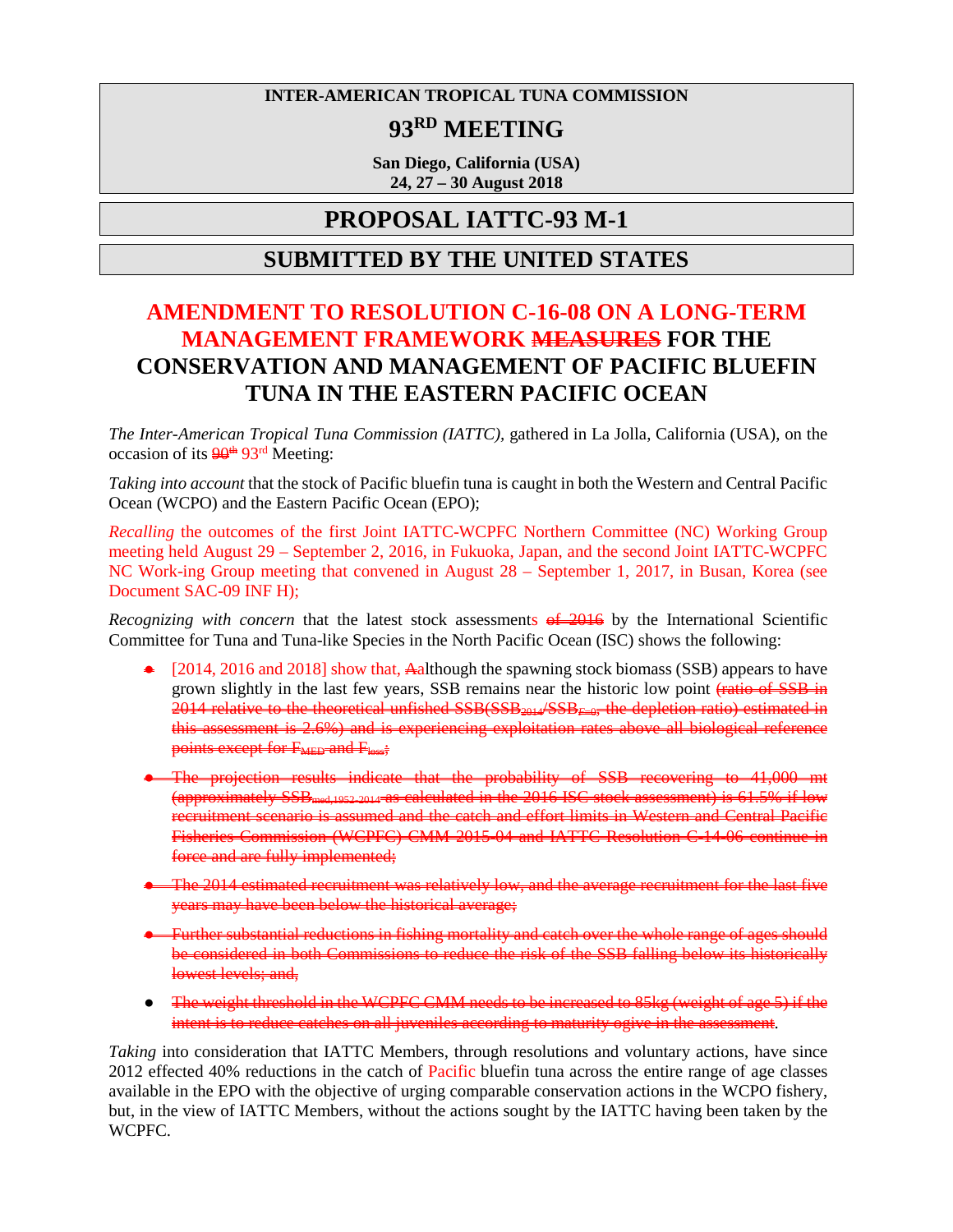*Noting* that in 2016 the IATTC Scientific Staff recommended extending the measures established in the current resolution [Resolution C-14-06] for two more years and we encourage the WCPFC additional measures to reduce the catch of adults to in order to reduce the immediate risk of low spawner abundance on recruitment;

*Recognizing* the last recommendation of the Scientific Advisory Committee (SAC-7) derived from its last  $meetine in May 2016$  in which there was consensus Scientific Staff on Pacific bluefin tuna;

*Recalling* that Article VII, paragraph 1(c) of the Antigua Convention provides that the Commission shall "adopt measures that are based on the best scientific evidence available to ensure the long-term conservation and sustainable use of the fish stocks covered by this Convention and to maintain or restore the populations of harvested species at levels of abundance which can produce the maximum sustainable yield...";

*Affirming* that it is necessary to adopt compatible and effective management measures in both Commissions (IATTC and WCPFC), which have the responsibility and competence over this resource in order to reduce fishing mortality throughout the range of the Pacific bluefin tuna resource to contribute to the rebuilding of the stock;

*Recalling* the outcomes of the first Joint IATTC-WCPFC Northern Committee (NC) Working Group meeting held August 29 – September 2, 2016, in Fukuoka, Japan, including participants' support for the continuation of the current IATTC Resolution C-14-06 for 2 years;

*Putting on record again* that greater than 8480% of the fisheries impacts on the spawning stock biomass of Pacific bluefin tuna results from WCPO fisheries, and urging joint action with the WCPFC to discuss an equitable distribution of catch between EPO and WCPO fisheries;

*Noting* a request by IATTC Members, consistent with IATTC-90-04d, *Recommendations by the Staff for Conservation Measures in the Eastern Pacific Ocean, 2016*, requiring greater reductions in juvenile catches in the western Pacific by WCPO fisheries and additional measures to reduce the catch of adults to in order to reduce the immediate risk of low spawner abundance on recruitment;

*Noting also* that other IATTC Members did not support the above request, while still believing that further reduction of catch should be implemented by both Commissions;

*Highlighting concerns* that measures adopted in the EPO alone will not fulfill the objective of this resolution if effective and substantial measures are not taken for all fisheries involved by both Commissions;

*Recognizing* the need for a basin-wide rebuilding plan for Pacific bluefin tuna and a precautionary longterm management framework for the stock and associated fisheries;

*Urging* all IATTC Members and Cooperating non-Members (CPCs) involved in this fishery to participate in a fair and equitable manner, and without exceptions, in the discussion and adoption of conservation measures a harvest strategy applicable to the stock throughout its entire range;

*Mindful* that these measures are intended as an interim step towards assuring sustainability of the Pacific bluefin tuna resource, consistent with the precautionary approach, and that future conservation measures should be based not only on these interim measures, but also on the development of future scientific information and advice of the ISC and the IATTC scientific staff, which may include outcomes of a management strategy evaluation (MSE);

that the IATTC has adopted mandatory conservation and management measures for Pacific bluefin tuna for 2012-2016, and that the measures resulted in reducing catches in the EPO;

*Recalling* that the Commission has adopted interim limit and target reference points for tropical tunas, but not for Pacific bluefin, and the IATTC Scientific Staff in 2014 recommended the adoption of BMSY and FMSY as interim target reference points for Pacific bluefin tuna (Document IATTC-87-03d);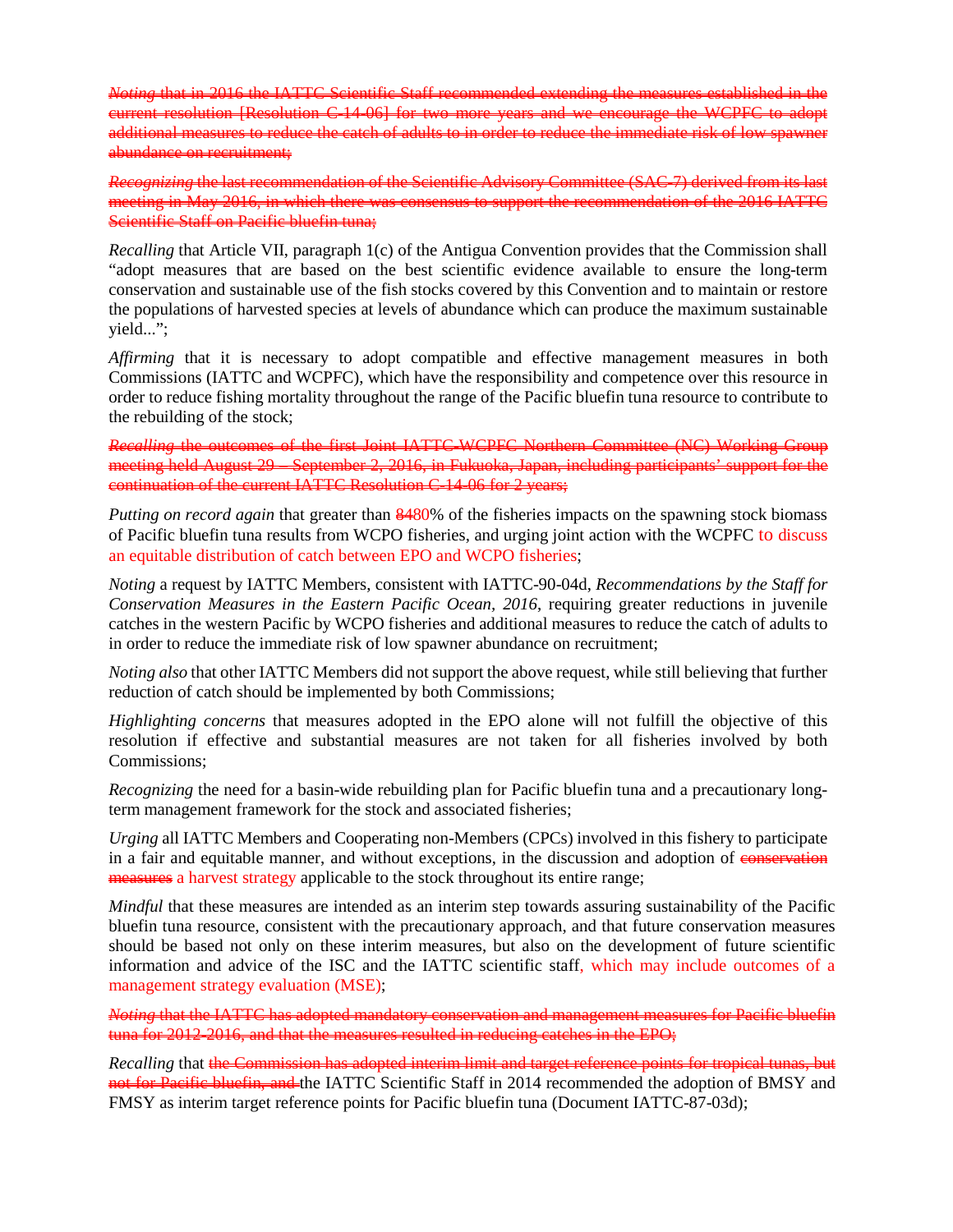*Noting* that the WCPFC has adopted **an interim** a harvest strategy for Pacific bluefin tuna, including: (1) rebuilding target, targets as recommended by the Joint IATTC-NC Working Group in 2016 and 2017; (2) development rebuilding target, and a workplan for establishment of a precautionary-approach based  $m$ anagement framework, including: (1) recommend appropriate reference points; (2) agreeing in advance through the MSE process, which includes a workplan-to actions that will be taken in the event each of the particular limit reference point is breached ( develop candidate reference points and harvest control rules; and (3) decision rules); (3) recommend any changes to the during the initial and second rebuilding program and CMM periods;

*Also noting* that the initial rebuilding target adopted by WCPFC, the historical median of SSB of  $42,592+$ calculated in the ISC's  $\frac{2016}{60}$  2018 stock assessment, is equivalent to a depletion ratio of around 6% as ealeulated in the 2016 ISC Stock Assessment 6.7%, which is below the interimlimit reference point adopted for other tunas in the EPO and below the interim limit reference point for Pacific bluefin tuna recommended by the IATTC scientific staff; and,

*Desirous* that combined conservation and management measures by the WCPFC and the IATTC, together with other voluntary measures aimed at controlling fishing mortality, should be implemented to better the condition of the Pacific bluefin tuna stock; and,

*Considering* the recommendations made by the Seventh Meeting of the Scientific Advisory Committee, which recommended strengthening scientific cooperation with the WCPFC and promotion of the adoption of harmonized conservation measures for bluefin and bigeye tunas in both organizations;

### *Resolves as follows*:

### Part I. Long-term Management Framew

### Rebuilding targets

- 1. The Commission recognizes that the management objective of the IATTC is to maintain or restore fish stocks at levels capable of producing MSY, and shall implement a provisional rebuilding plan in part by adopting: (1) an initial (first) rebuilding target of  $SSB_{med,1952-2014}$  (the median point estimate for [1](#page-2-0)952-2014) to be achieved by 2024 with at least 60% probability;<sup>1</sup> and (2) a second rebuilding target of  $20\% SSB<sub>F=0</sub><sup>2</sup>$  $20\% SSB<sub>F=0</sub><sup>2</sup>$  to be achieved within 10 years of reaching the initial rebuilding target or by 2034, whichever is earlier, with at least 60% probability.
- 2. The Commission shall do so by adopting catch limits and other necessary management measures that, based on information provided by the IATTC Scientific Staff, the SAC recommendations and the ISC, are expected to achieve the rebuilding target, while also recognizing the need for compatible and comparable measures and goals in both the IATTC and WCPFC. If the SSB projection performed by the ISC indicates that the probability of achieving the historical median by 2024 is less than 60% probability, management measures shall be modified to increase it to at least 60. If the SSB projection performed by the ISC indicates that the probability of achieving the initial (first) rebuilding target is at least 75%, catch limits may be in-creased provided the probability is maintained at 70% or larger, and the probability of reaching the second rebuilding target by the agreed deadline remains at least 60%.
- 3. Over-harvest of catch limits by a CPC shall be deducted from that CPC's catch limit for the following year. In years when a resolution establishing catch limits expires, the over-harvest shall be deducted from catch limits—which may be established in another resolution—in the following year.
- 4. Up to 60% of an under-harvest of catch limits by a CPC in a single year may be added to that CPC's catch limit in the following year.

<span id="page-2-1"></span><span id="page-2-0"></span> $<sup>1</sup>$  During the initial rebuilding period, low recruitment scenario (resampling from the relatively low recruitment period</sup> (1980-1989)) or the recent recruitment scenario (resampling from the last 10 years), whichever is lower, should be used for the ISC's SSB projections until 2024 or until the SSB reaches the initial rebuilding target, whichever is earlier. <sup>2</sup> 20% of the expected spawning stock biomass under average recruitment conditions without fishing.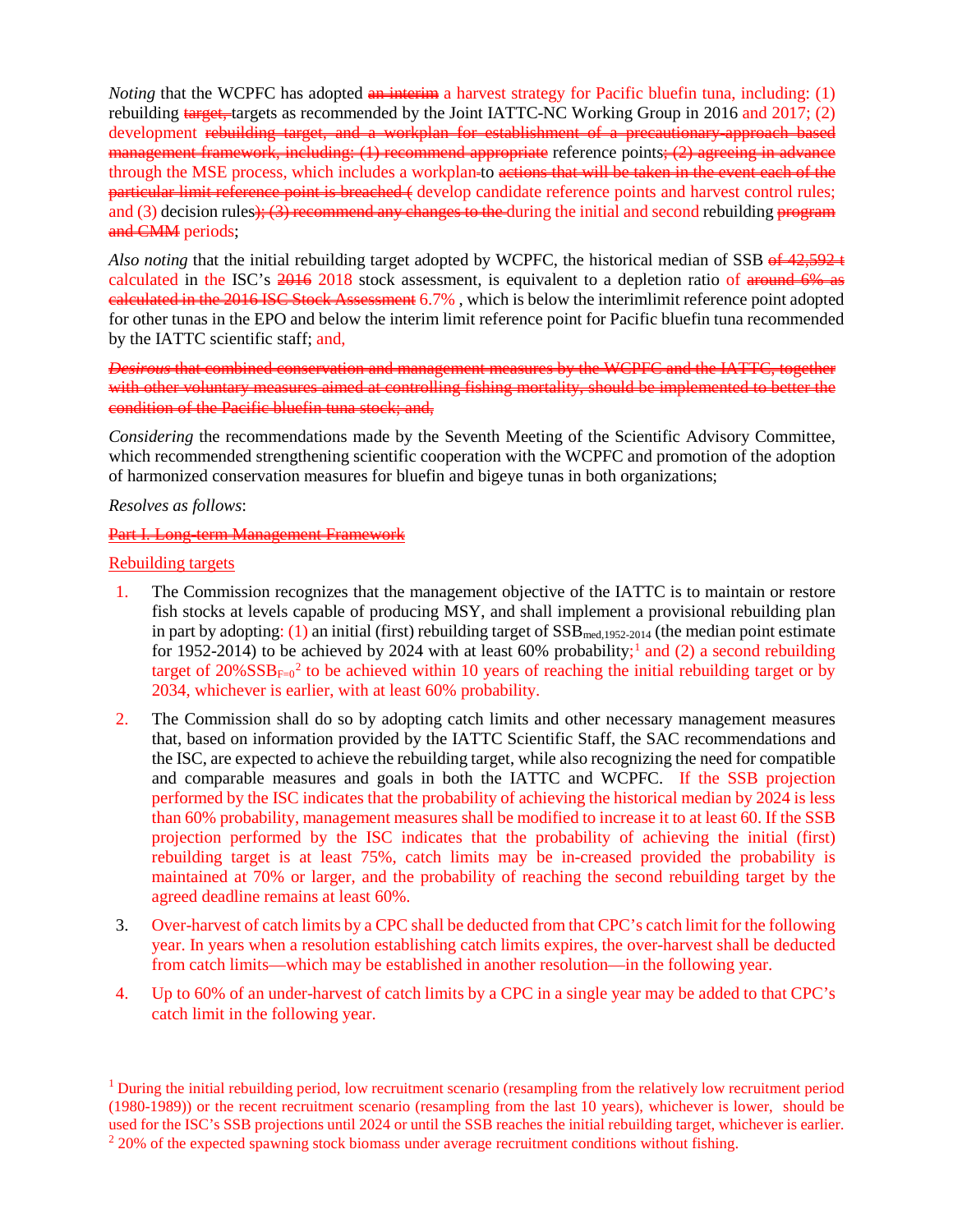5. Implementation and progress of this plan shall be reviewed based, in part, on updates of stock assessments and SSB projections to be conducted by ISC in 2018 and IATTC sScientific sStaff advice; management measures shall be modified, if necessary, based on the review.

In 2018 and taking into account the outcomes of the 2<sup>nd</sup> IATTC-WCPFC NC Joint Working Group Meeting expected to be held in 2017, the Commission shall adopt a second rebuilding target, to be achieved by 2030.

6. No later than the IATTC meeting in 2018 2019, taking into account the outcomes of the Joint IATTC-WCPFC NC Working Group, the Commission shall consider and develop candidate reference points and harvest control rules. These candidate reference points and harvest control rules for the long-term will be forwarded to the Joint IATTC-WCPFC NC Working Group and ISC for consideration and potential inclusion in a management strategy evaluation of Pacific bluefin tuna, which should be comparable to those adopted be completed by the WCPFC ISC.

7. The decisions made in respect to Paragraphs 1, 2, 3 and  $\frac{3}{4}$  of Part I shall be designed so as to conserve and recover the Pacific bluefin tuna stock, and be comparable or preferably the same to those made by the WCPFC. This cooperative process should be informed by the Joint IATTC-WCPFC NC Working Group. <del>, which may include the results of harvest scenarios to be evaluated by</del> the ISC, as agreed to at the first Joint IATTC-WCPFC NC Working Group meeting that convened  $\theta$  August 29-September 2, 2016.<sup>[3](#page-3-0)</sup> Additionally, the effectiveness of the decisions made with respect to Paragraphs 1, 2, and 3  $\oplus$  Part I-shall be evaluated by the ISC, IATTC Scientific Staff, and SAC when new stock assessment or management strategy evaluation results become available.

8. To enhance the effectiveness of this resolution and Pacific-wide progress towards rebuilding the Pacific bluefin tuna stock, CPCs are encouraged to communicate with and, if appropriate, work with the concerned WCPFC members bilaterally, including through the Joint IATTC-WCPFC NC Working Group.

- 9. CPCs shall, wherever possible and to the extent practicable, work bilaterally and/or multilaterally towards ensuring the objectives and timelines in this resolution are successfully achieved.
- 10. CPCs shall continue to cooperate to develop a catch documentation scheme (CDS) for Pacific bluefin tuna that is, if possible, electronic. The decisions related to a CDS for Pacific bluefin tuna, specifically, should be informed, in part, by the Joint IATTC-WCPFC NC Working Group meetings.

Part II. Management Measures for 2017-2018

- **1. Each CPC shall report sport fishery catches of Pacific bluefin tuna semi-annually to the Director.** CPCs shall continue their current management of sport fisheries taken in accordance with paragraph 5 of Resolution C-14-06.
- 2. During 2017 and 2018, in the IATTC Convention Area, total commercial catches of Pacific bluefin tuna by all CPCs shall not exceed 6,600 metric tons, for an effective maximum annual catch rate of 3,300 metric tons per year by all CPCs combined. No CPC shall exceed 3,500 metric tons in 2017. In the event that the total actual catch in 2017 is either above or below 3,300 metric tons, the catch limit for 2018 shall be adjusted accordingly to ensure that the total catch for both years does not exceed 6,600 metric tons.
- Any CPC other than Mexico with historical commercial catches of Pacific bluefin tuna in Convention Area may catch 600 metric tons of Pacific bluefin in 2017 and 2018, combined, but not exceeding 425 tons in any year. Any catches under this paragraph count against the catch limit referenced in paragraph 2 of Part II (6,600mt).
- 4. CPCs should endeavor to manage catches by vessels under their respective national jurisdictions in such a manner and through such mechanisms as might be applied, with the objective of reducing the

<span id="page-3-0"></span>See the Summary Report of the 12<sup>th</sup> Regular Session of the Northern Committee for a summary of the 1<sup>st</sup> Joint IATTC – WCPFC NC Working Group Meeting: https://www.wepfe.int/meetings/12th-regular-session-northern mmittee